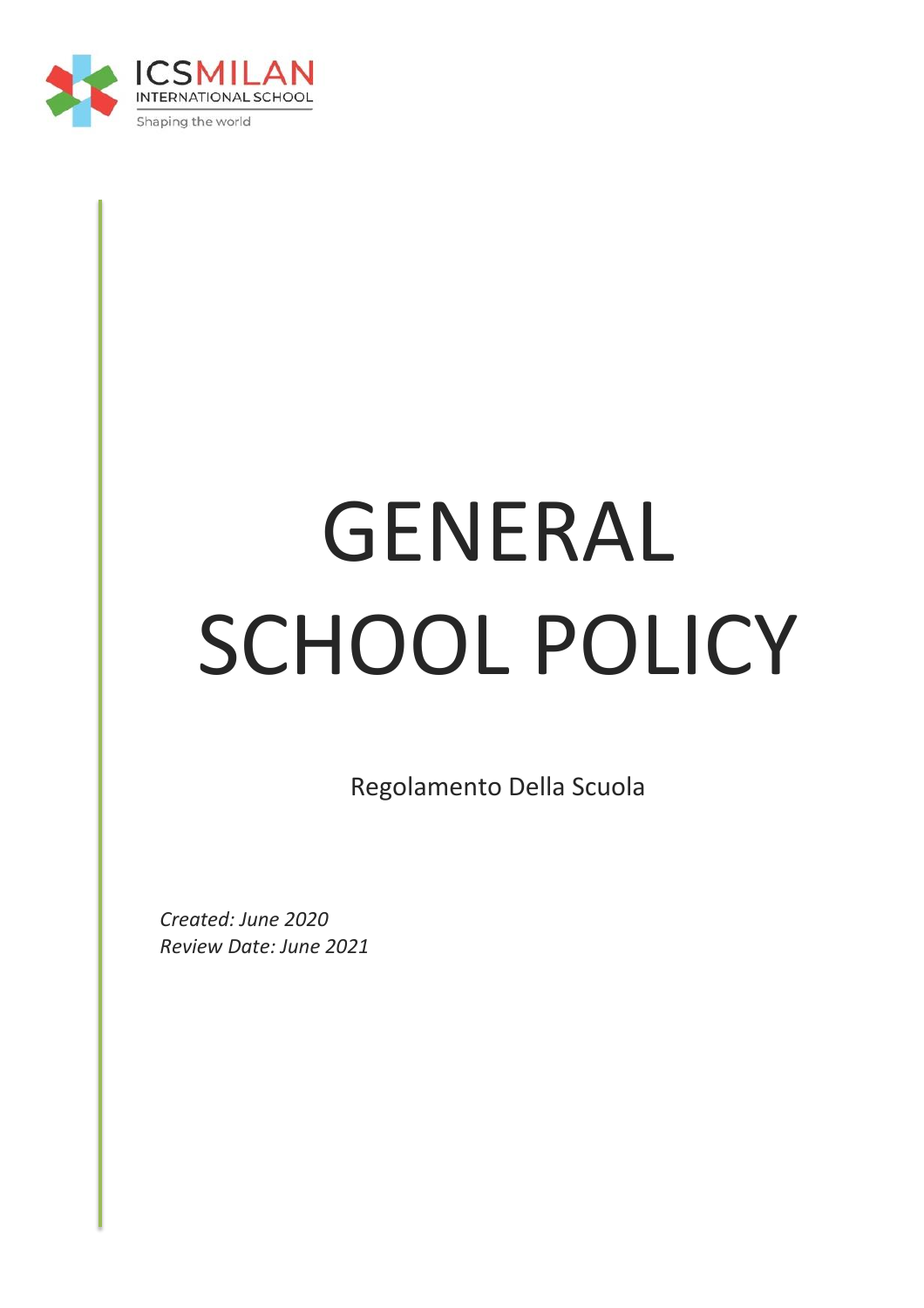# Summary

| <b>PREMISES</b>                                                                                               | 3                |
|---------------------------------------------------------------------------------------------------------------|------------------|
| <b>ICS ORGANISATION</b>                                                                                       | 4                |
| Senior Management Team                                                                                        | $\boldsymbol{4}$ |
| Senior Leadership Team                                                                                        | 4                |
| Middle Leadership Team                                                                                        | $\overline{a}$   |
| <b>Administration Team</b>                                                                                    | 5                |
| <b>GENERAL RULES</b>                                                                                          | 5                |
| Punctuality                                                                                                   | 5                |
| Late Arrivals and Early Exits                                                                                 | 5                |
| Absences                                                                                                      | 6                |
| Homework                                                                                                      | 7                |
| Care of personal belongings                                                                                   | 7                |
| Respecting people and the environment                                                                         | 7                |
| School uniform                                                                                                | 7                |
| Mobile phones, electronic devices, and valuable items                                                         | 7                |
| <b>Medicines</b>                                                                                              | 7                |
| <b>SCHOOL DAY</b>                                                                                             | 8                |
| Entrance time                                                                                                 | 8                |
| Exit time                                                                                                     | 8                |
| 'Nominated people allowed to collect children from school'                                                    | 9                |
| HOME-SCHOOL COMMUNICATION                                                                                     | 9                |
| <b>LUNCH TIME AND SNACKS</b>                                                                                  | 10               |
| IPAD AND LAPTOP (hereafter referred to digital devices) USE WITHIN THE EDUCATIONAL CONTEXT                    | 10               |
| SCHOOL TRIPS, RESIDENTIAL TRIPS AND EDUCATIONAL ACTIVTIES THAT ARE HELD OUTSIDE THE<br><b>SCHOOL BUILDING</b> | 12               |
| <b>BREAK TIMES</b>                                                                                            | 13               |
| <b>EMERGENCIES AND ACCIDENTS</b>                                                                              | 14               |
| TREATMENT OF PERSONAL DATA AND PRIVACY                                                                        | 14               |
| <b>GENERAL RESTRICTIONS</b>                                                                                   | 15               |
|                                                                                                               |                  |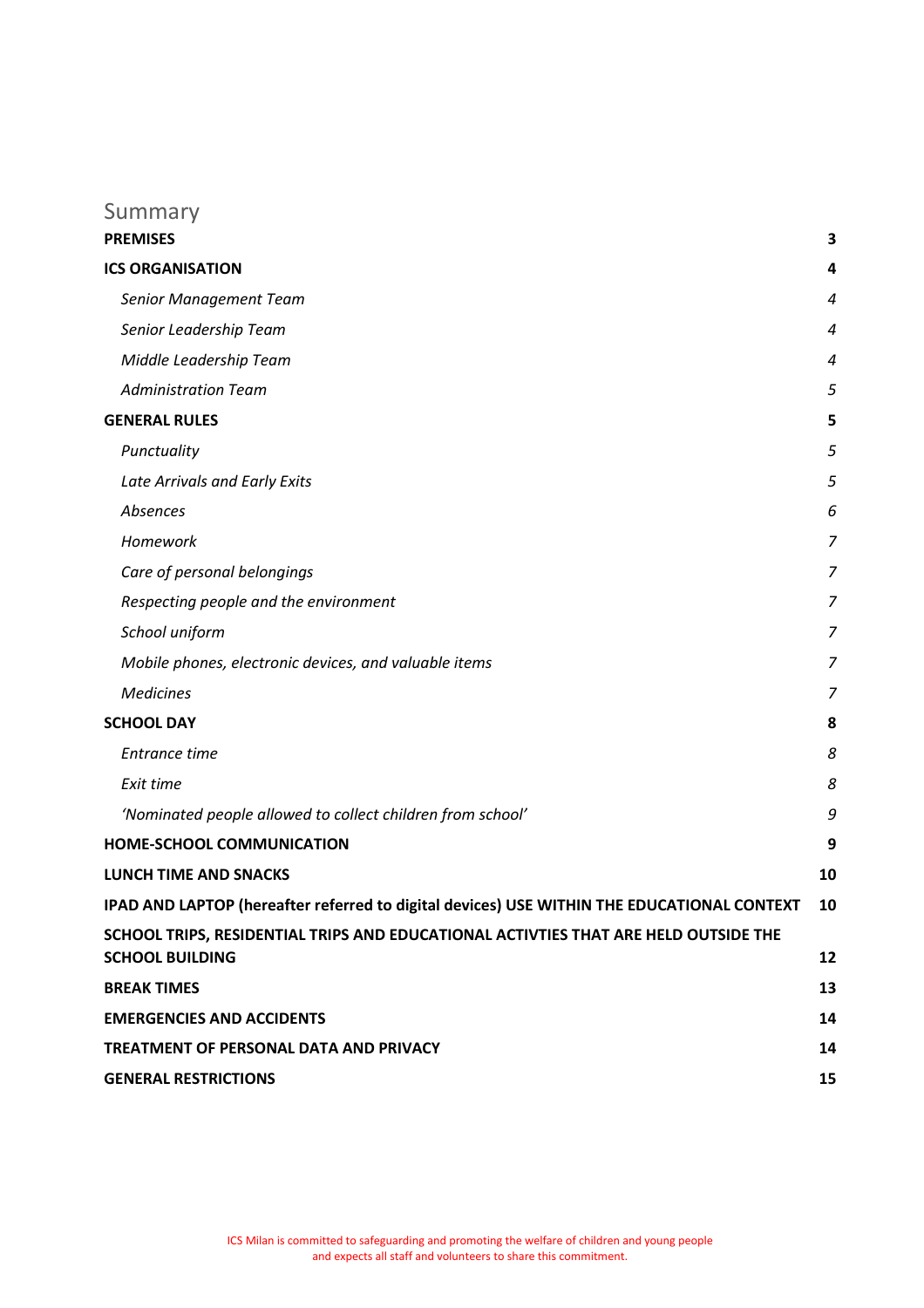# <span id="page-2-0"></span>**PREMISES**

At ICS Milan, our mission and vision is to deliver an educational programme which uses Design Thinking supported and underpinned by a STEAM approach.

We aim:

- to provide a caring, supportive and secure environment, where children and young people, passionate and curious about the world around them, learn, grow and develop in a creative and stimulating way.
- To ensure students and teachers work collaboratively; asking questions and challenging the accepted norm in order to find concrete solutions to complex problems.
- To develop a strong home-school partnership as an integral part of our community where we collaborate with parents and other stakeholders to ensure we are continually improving the learning experience and outcomes for our students.

Enquiry based teaching, computational thinking and research-based learning form the bedrock of our pedagogy. It is this pedagogy which runs as a continuum through our curriculum: from our youngest learners, who follow the EYFS framework, through the primary IPC and Cambridge Primary Programme and onto the IB MYP and IB diploma. Our curriculum enables students to gain a breadth and depth of knowledge and to flourish intellectually, physically, emotionally and ethically.

As a member of the Globeducate family of international schools, we promote and support the vision to prepare each student to become a global citizen who can shape the world.

In order to achieve our aim to develop a strong and effective Home-School partnership:

- a) Every individual is unequivocally entitled to their rights and responsibilities
- b) Families must actively participate in, and take shared responsibility for, their child's education while at ICS Milan
- c) The school community is built on the mutual acceptance of personal rights and duties, rooted in the mission and vision of the school

With the above aims in mind, families are encouraged to take an active part in their child's educational, cultural and emotional development during their time at the school.

This document, the School Policy, hereafter policy, aims to promote a school practice which enables the best possible impact and outcomes for each student.

Therefore, this policy should be read and considered as a resource to support and encourage our shared educational goals and practice.

**Note**

.

*Specific and detailed policies on aspects of the school ( eg curriculum, behaviour, assessment etc) are separate documents and are available to parents and are uploaded to parent portal ( when activated)*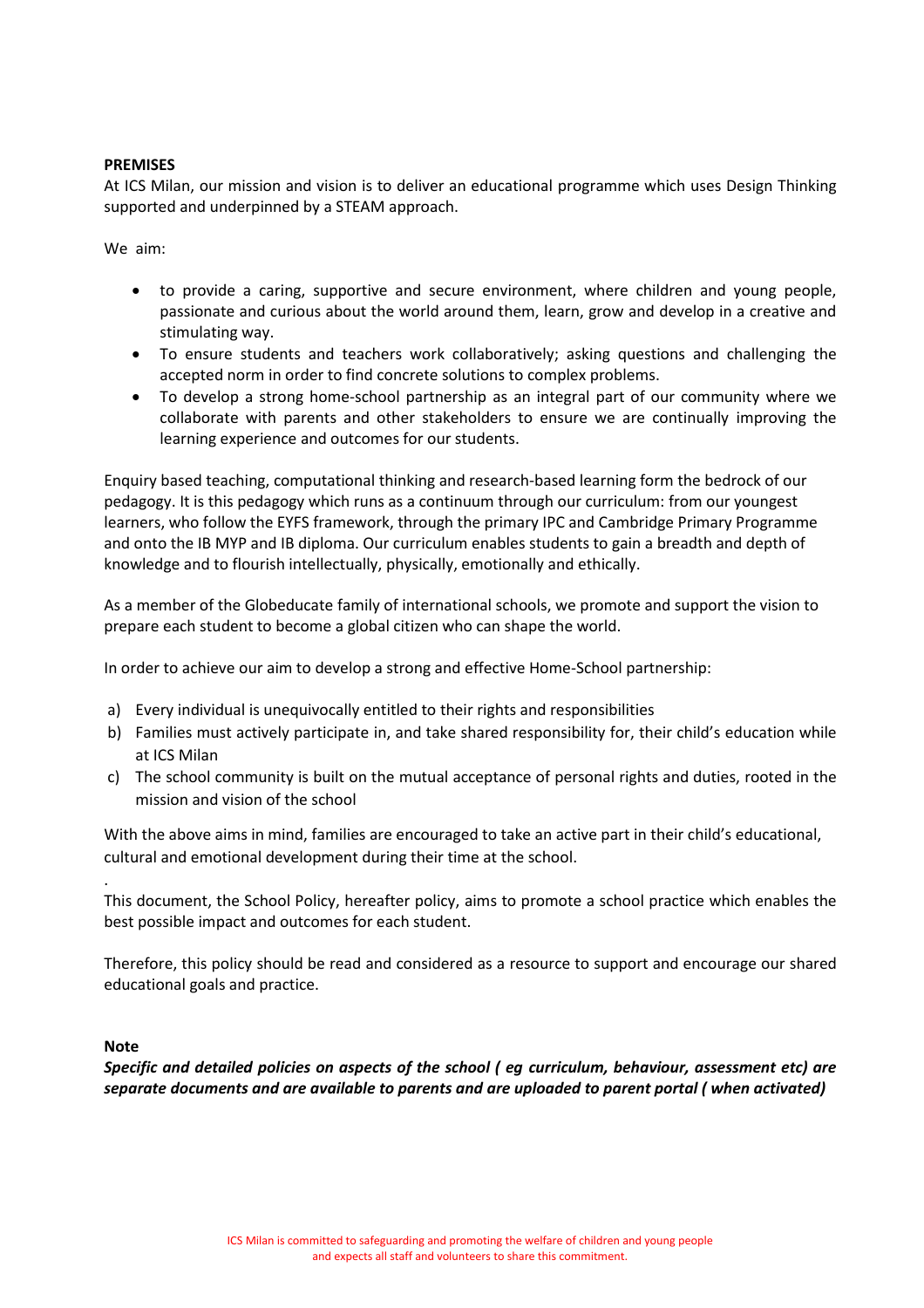Throughout the policy:

- Early Years refers to classes until the second year of Scuola dell'Infanzia
- Primary School (Year 1 Year 6) refers to the last year of Scuola dell'Infanzia and to classes between first and fifth years of Scuola Primaria
- Secondary School/IB MYP (Year 7 Year 11) refers to classes between first and third years of Scuola Secondaria di I grado and to first and second years of Scuola Secondaria di II grado
- Secondary School/IBDP refers o the last three years of Scuola Secondaria di II grado
- Administrative Secretary, hereafter secretary's office, refers to the office which is located within each ICS campus whose purpose is to manage the front office activities with families
- 'Head' refers to Head of Early Years, Head of Primary or Head of Years 7-11 as appropriate

# <span id="page-3-0"></span>**ICS ORGANISATION**

A staffing list is available for families and key staff are identified and shared on the school web site. Summary bios are of teaching staff are shared with parents at the start of the academic year. The number and nature of roles of responsibilities in the school will be reviewed annually and may be adjusted in line with the needs of the school.

# <span id="page-3-1"></span>**Senior Management Team**

The Senior Management Team at ICS Milan comprises:

- Executive Principal
- Head of Finance and Administration
- Head of HR (Group HR )
- School Managers 1 School Manager for each school site ( 4)

# <span id="page-3-2"></span>**Senior Leadership Team**

The Senior Leadership Team at ICS Milan comprises:

- Executive Principal
- Head of Middle Years (Years 7-11) MYP Coordinator
- Head of Primary (Years 1-6)
- Head of Early Years (0-Reception)

# <span id="page-3-3"></span>**Middle Leadership Team**

# Whole School

- Stem Coordinator (whole school)
- Performing Arts Coordinator (whole school)
- Art and Design Coordinator (whole school)
- EAL Coordinator (whole school) *(from September 2021)*
- SENCO (whole school) *(from September 2021*

# Primary

- Primary school Italian Coordinator
- Primary Literacy Coordinator
- Primary Maths Coordinator *(from September 2021)*

# Secondary

• Secondary school Italian coordinator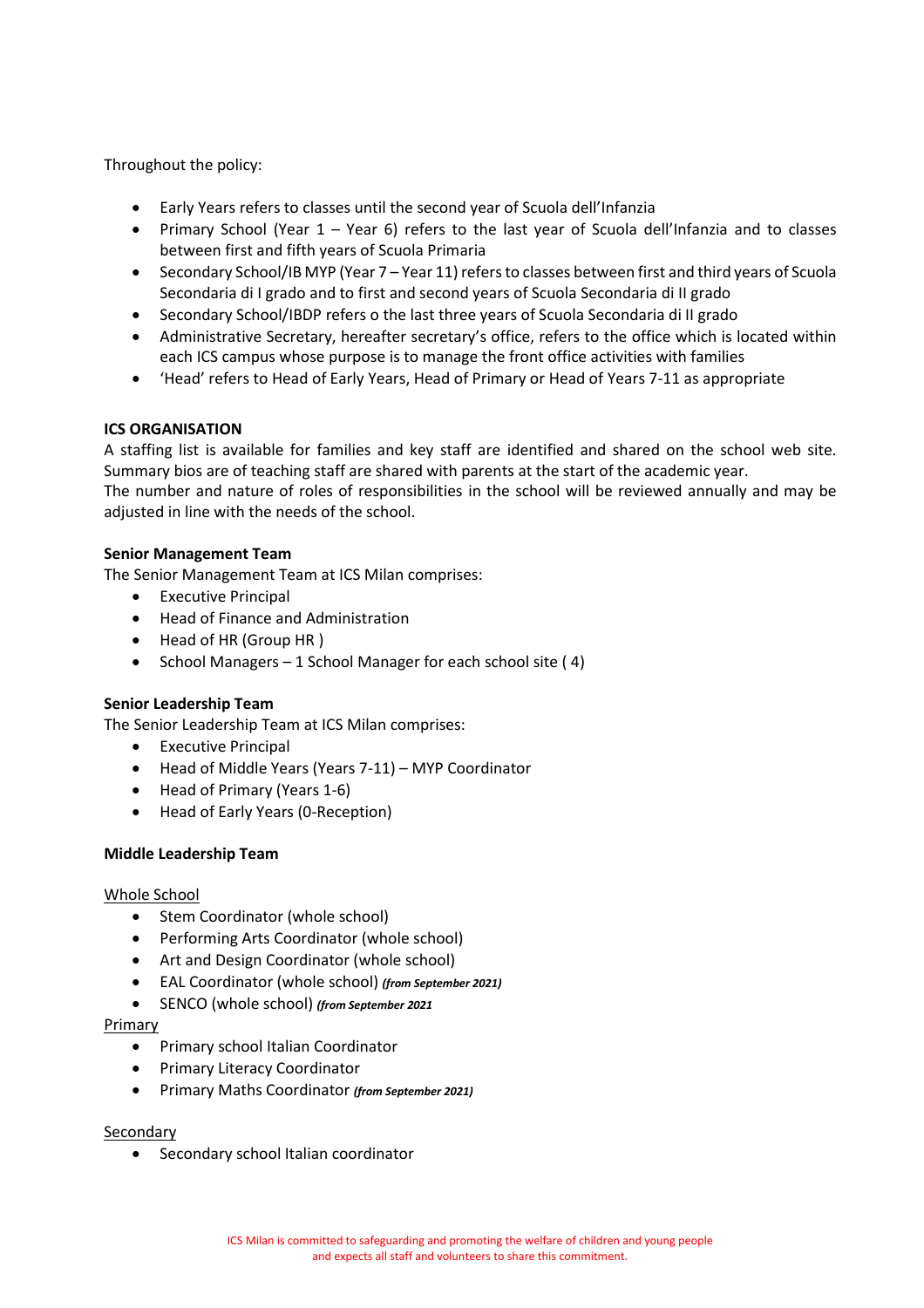Early Years

• EY site Coordinator (4) – *Via Tenca site includes primary coordinator responsibilities*

#### <span id="page-4-0"></span>**Administration Team**

- School secretaries (site specific)
- Admin and Finance (whole school)
- Auxilliary

# <span id="page-4-1"></span>**GENERAL RULES**

#### <span id="page-4-2"></span>**Punctuality**

Punctuality at the beginning of lessons is a sign of respect and educational attention.

Each late entrance needs to be justified by the student's parent.

For students in Year 1 *(from September 2021)* above 'Late Entrance' means entering the classroom after 8.30 without previous justification.

'For Year 1 student 'Late Entrance' means entering the classroom after 9.00 without previous justification. For Early Years students 'Late Entrance' means entering the classroom after 9.15 without previous justification.

Late entrances will be noted on the general late entrances' register and on the class register by the teacher of the first hourslesson; after the fifth late entrance, the class teachers will notify their Head who will email parents. Late entrances will be marked on the report and will have impact on the behavioural grade (for Secondary School students).

# <span id="page-4-3"></span>**Late Arrivals and Early Exits**

Students can leave the school building before the end of the lessons, **Early Exit**, or arrive after the lessons have started**, Late Arrival, only in particular cases** after parents have sent a written request that has been approved by the Head. Written requests can be sent via email to the secretary's office or, after its activation, via the electronic register. Requests, apart from extraordinary cases, have to be received at least one day before the day the request refers to.

Late arrivals and early exits can be authorised for the following reasons:

- a. Proven delay of public transport
- b. Competitive Sports activities recognised by CONI according the following regulation [\(D.P.R.](http://www.istruzione.it/esame_di_stato/Primo_Ciclo/normativa/allegati/dpr122_2009.pdf)  [122/2009,](http://www.istruzione.it/esame_di_stato/Primo_Ciclo/normativa/allegati/dpr122_2009.pdf) artt. 2 e 14[,D.Lgs 59/2004 a](http://archivio.pubblica.istruzione.it/normativa/2004/dec190204.shtml)rt. 11[,Circolare MIUR n. 20 in data 4.3.2011](http://hubmiur.pubblica.istruzione.it/alfresco/d/d/workspace/SpacesStore/ec6d8e5d-4fcb-45a9-8742-7cc11ffa1e63/cm20_11.pdf)[,Lettera](http://www.infoescuola.it/wp-content/uploads/2015/10/protlo2434_11all2.pdf)  [MIUR in data 2.3.2011 prot. 2065\)](http://www.infoescuola.it/wp-content/uploads/2015/10/protlo2434_11all2.pdf);
- c. Musical or artistic activities of proven importance;
- d. Therapies;
- e. Medical appointments;
- f. Major family reasons.

Other reasons' requests must be submitted, via the secretary's office, to the Head and approved by the Head Excluding cases a. (proven delay of the public transport) and f. (major family reasons), no other reasons will be accepted by phone or per e-mail on the same morning.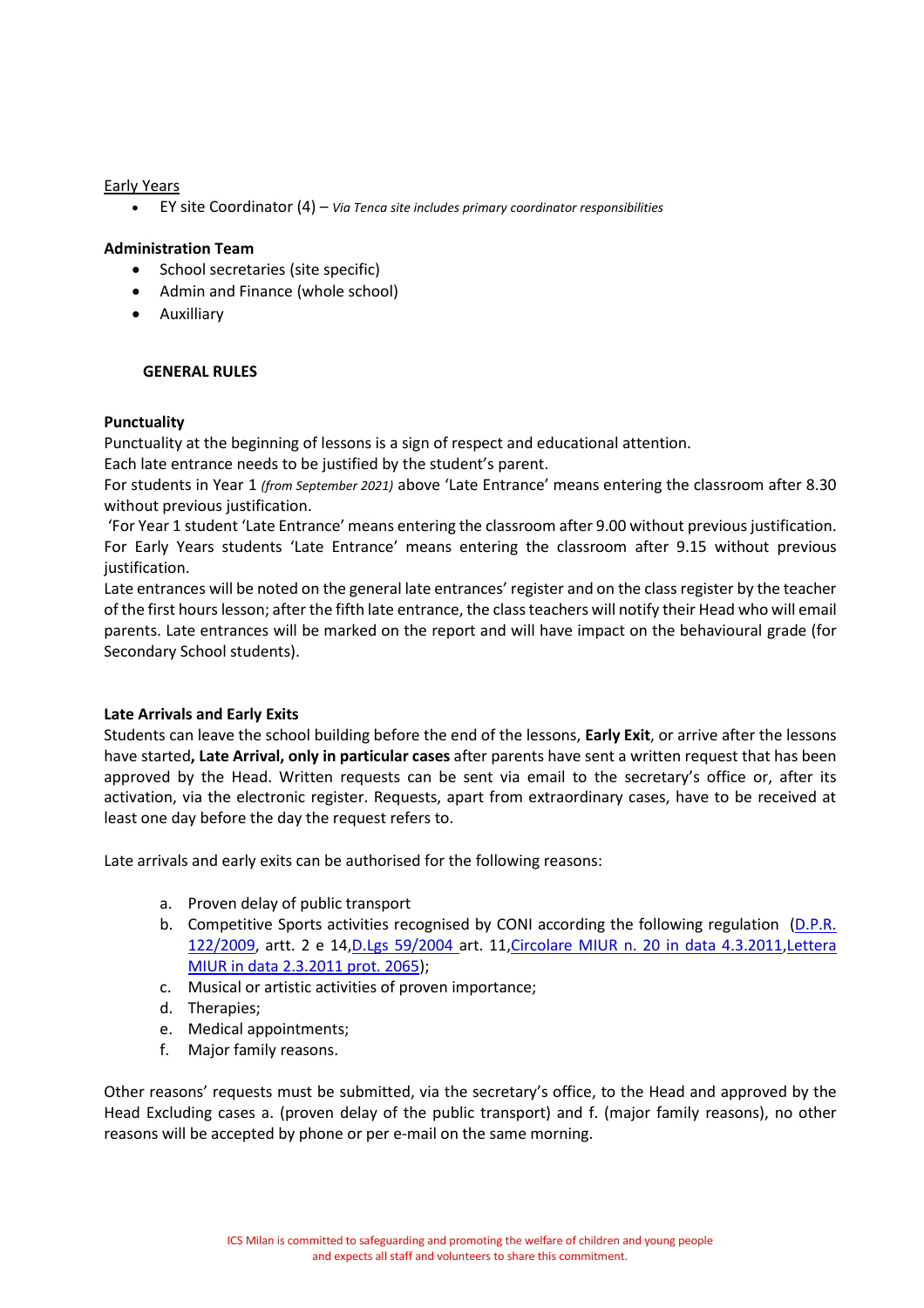**Late arrival** is authorised **at the end of the morning break time or before lunch time**, depending on each class' timetable.

**Early exit** is authorised:

- For **Early Years and Years 1 before or after lunch time**, according to each class' timetable;
- For **Primary and Secondary school before lunch time and at the end of the breaktime** (depending on each class' timetable)

Early exit due to sports or musical or artistic activities will be authorised based on the sport or artistic clubs' calendar signed by the parents as well.

Late arrivals and early exits due to ongoing therapies will be authorised based on the medical institute's calendar signed by parents as well, with special exemption from entrance and exit timings.

# <span id="page-5-0"></span>**Absences**

In Primary and Secondary School, as compulsory schooling, absences due to reasons other than family or health are not permitted.

Each student's number of absences is regulated by art.14, comma 7 of DPR 122/2009, that reads "…at the end of the school year, […], to proceed with the final report of each student, it is required that the student attended at least three quarters of their personalised yearly timetable. The school can establish, for exceptionally motivated cases and extraordinary exemptions, variations for the first cycle to the above limit. These exceptions are provided for documented and continual absences on the condition that these absences do not affect, according to the school's judgment, the possibility to produce the report of the interested student. The missing attainment of the minimal attendance, including the recognised exemptions, leads to the exclusion of the final marks assignment and does not permit admission to the next class or end of cycle exam".

Exemptions from attending of ¾ of the total school hours are for the following:

- a. Major diseases
- b. Extended / Frequent hospital admissions
- c. Absences due to contagious disease with stated dismissal by public facility
- d. Absences caused by early exits due to proven competitive sports competitions
- e. Participation in artistic/ musical performances of proven importance
- f. Family or personal distress' conditions that are recognised by the school
- g. Certified therapies

Even in these cases progression to the next year is determined by meeting the academic criteria of the programmes of study.

Every time absences have to be communicated by 9.30 per e-mail or, after its implementation, through the electronic register, even when these are one day-absences. After several absences the Coordinator reserves the right to contact the parents directly for appropriate evaluation.

In the case of particular contagious diseases, medical certification is necessary in order to come back to school. If absences happen frequently and are unjustified, the Head will inform the parents in order to recommend that they pursue a cooperative behaviour with the school to avoid undermining the right to education that the Italian Republic Constitution ensures to all citizens. If families do not recognise their children's mandatory school attendance (by serious occasional attendance or missing lessons), the School Manager will promptly inform the court about the specific rule breached of the civil code.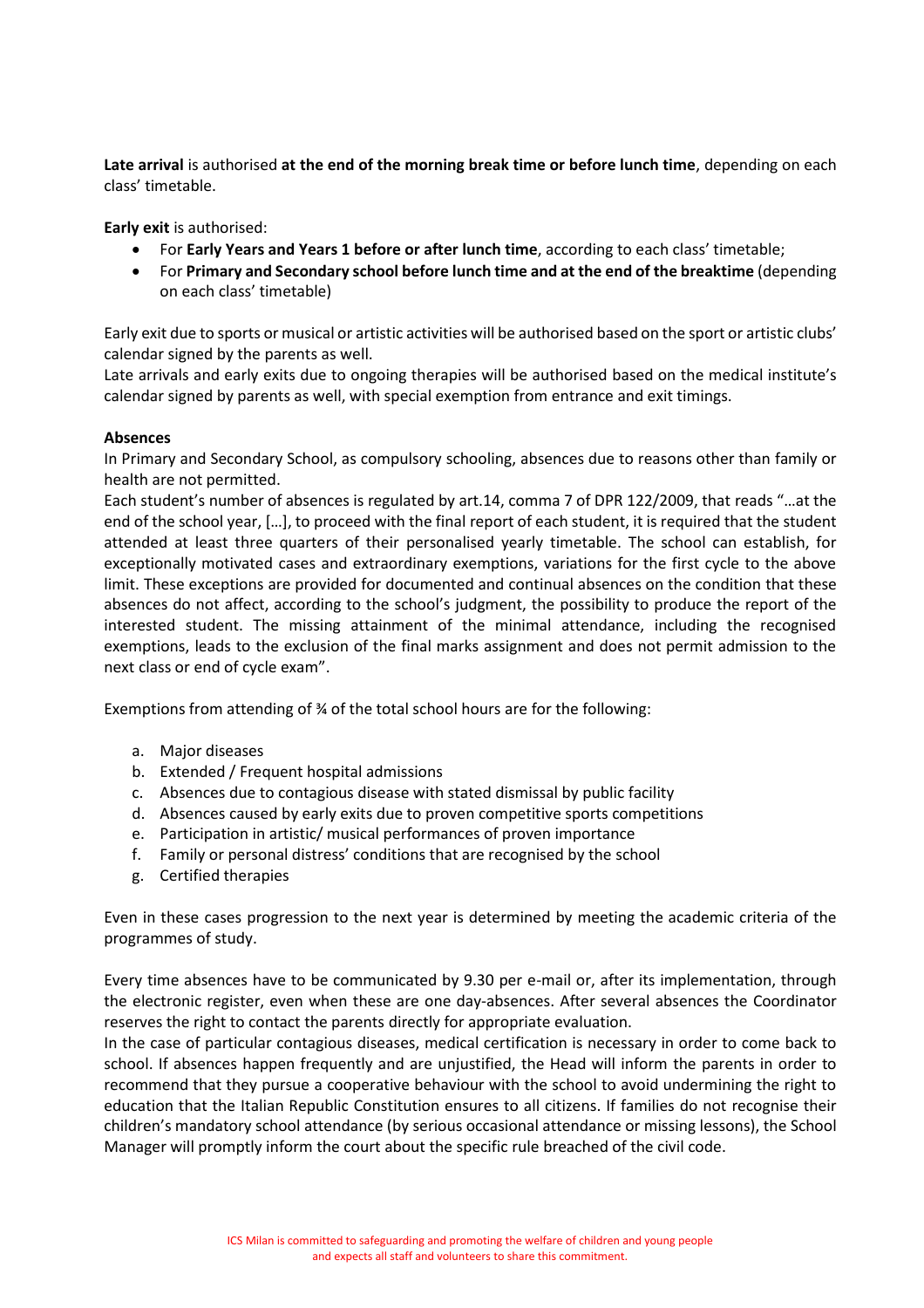#### <span id="page-6-0"></span>**Homework**

Homework is an integral part of helping students to develop independent learning and a way of consolidating and extending classroom learning as well as developing research skills. In case of absence, it is the parents' responsibility to promptly recover the missed lessons and ask for the assigned daily tasks. These can be requested by parents by ringing the school during the morning, by 10.00, and collecting them from the secretary's office from 15.30 (if homework cannot be emailed). Requests received after 10.00 will be fulfilled the next day, at 15.30. In the secondary school, it is the students' responsibility to catch up on missed work.

#### <span id="page-6-1"></span>**Care of personal belongings**

It is the parents' responsibility to regularly help students to take care of every aspect of their daily commitments, and to promote a good performance within the school day by day by providing students with all the required materials useful for lessons and activities. If students repeatedly forget their materials, the Coordinator will inform the parents. At secondary school level, the student must take responsibility for their belongings and ensuring they have the correct equipment for their lessons each day. This is part of their journey to independence and effectively managing their time.

#### <span id="page-6-2"></span>**Respecting people and the environment**

The school promotes a respectful attitude towards people and objects. Students need to be supported in adopting a correct and respectful behaviour towards people, the environment and their classmates' materials and belongings. Any damage caused will result in a relevant compensation.

#### <span id="page-6-3"></span>**School uniform**

ICS adopts a school uniform that allows students to feel comfortable and independent and to develop a sense of belonging to the school. During lessons students have to wear the ICS school uniform. Additionally, during the PE lessons students must wear the ICS tracksuit. Items need to be clearly labelled with name and surname to avoid becoming mixed up and lost so that they can be easily identified. After the fifth time in the same month that this rule has not been followed without a proper reason, the Head has the right to provide the student with a new school uniform taken from the school's storage, asking the secretary's office to send the relevant invoice to the family. The Head or the secretary will ring the parents to inform them.

#### <span id="page-6-4"></span>**Mobile phones, electronic devices, and valuable items**

Students are not allowed to bring to school mobile phones or other electronic devices (D. P. R. 249/1998, art. 3) and any other item that does not concern the offered educational activities. In addition, students are not allowed to bring to school money or valuable items, apart from their personal digital device (iPad, laptop from Year 10).

MYP students ( Years 7-11) who own a mobile phone must give it to their first hour teacher and will collect it before leaving the school building. Students' mobile phones will be kept in a specific locked cupboard. The school will not be responsible for any lost or damaged items that do not relate to the school activities and that have been forgotten and/or left unsupervised.

#### <span id="page-6-5"></span>**Medicines**

Any medical issues must be notified to the school upon enrolment though the proper form. Teachers and school staff members are not authorised to give students medicines, over-the-counter drugs or dietary supplements. Students cannot bring to school any medicine.

Exemption is made for 'lifesaving' medications that can be given only after authorisation from the family doctor and parents and school staff, both teachers and support staff, have been properly trained. In this case, parents must follow this procedure: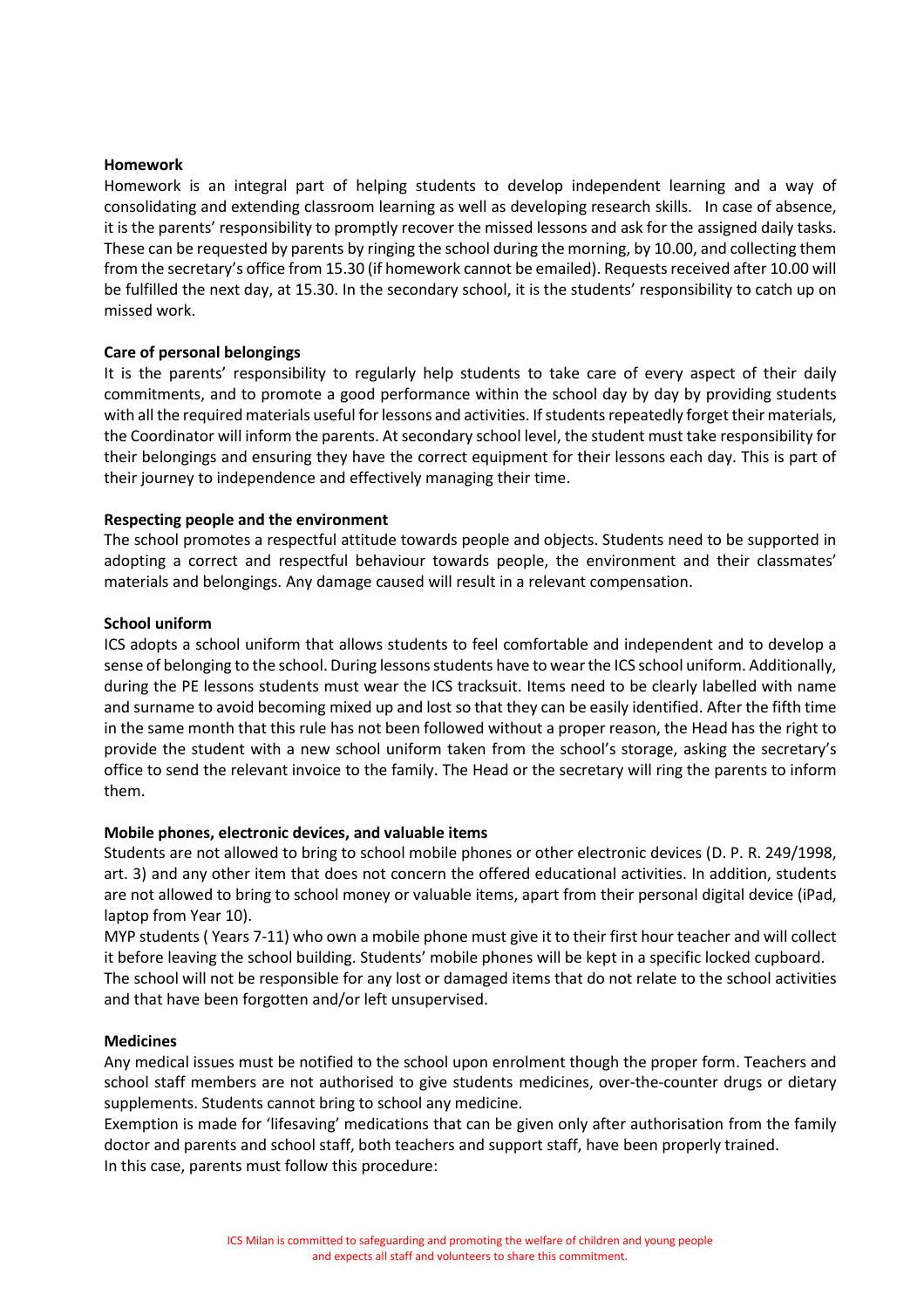- To fill in the 'delega' that authorises the school staff to give the medicine to the student
- To bring to school the medical certificate written by the doctor with detailed instructions on dosage and on how to give the medication to the child
- The 'delega' will be valid until the date that is indicated on the request or the medical certificate
- To give the whole medicine to the class or form teacher

If one of the previous points has not be taken into account, the school will not be allowed to give the medicine to the student.

# <span id="page-7-0"></span>**SCHOOL DAY**

# <span id="page-7-1"></span>**Entrance time**

**Every day, from Monday to Friday, the school gate opens at 8.10 in ICS Symbiosis, at 8.20 in ICS Tenca and at 8.30 in ICS Orti and Milano2.** Only students that have been registered to the pre-school service can enter the school from 8.00. The pre-school service has no charge and with the registration for this service confirmed only if really needed.

The entrance timings are:

|                  | <b>ENTRANCE TIMINGS</b>             |                       |                   |                     |  |
|------------------|-------------------------------------|-----------------------|-------------------|---------------------|--|
|                  | <b>ICS Symbiosis</b>                | <b>ICS Tenca</b>      | <b>ICS Orti</b>   | <b>ICS Milano 2</b> |  |
| <b>EARLY</b>     | From 8.30 to 9.15                   | From 8.30 to 9.15     | From 8.30 to 9.15 | From 8.30 to 9.15   |  |
| <b>YEARS</b>     |                                     |                       |                   |                     |  |
| <b>YEAR 1</b>    | From 8.30 to 9.00                   | From 8.30 to 9.00     | From 8.30 to 9.00 | From 8.30 to 9.00   |  |
| <b>PRIMARY</b>   | From 8.10 to 8.25 -                 | From 8.20 to $8.30 -$ |                   |                     |  |
| <b>SCHOOL</b>    | bell<br>rings,<br>8.30.             | 8.30, lessons start   |                   |                     |  |
|                  | lessons start                       |                       |                   |                     |  |
| <b>SECONDARY</b> | From 8.10 to 8.25 -                 |                       |                   |                     |  |
| <b>SCHOOL</b>    | 8.30 <sub>1</sub><br>bell<br>rings, |                       |                   |                     |  |
|                  | lessons start                       |                       |                   |                     |  |

Primary and Secondary School students must be in class at 8.30, ready to start lessons. At 8.30 the Primary and Secondary School entrance gate will close. After 8.30 it will be necessary to justify any delay in order to enter the classroom.

# <span id="page-7-2"></span>**Exit time**

Exit timings are:

|                       | <b>EXIT TIMINGS</b>  |                  |                 |                     |  |
|-----------------------|----------------------|------------------|-----------------|---------------------|--|
|                       | <b>ICS Symbiosis</b> | <b>ICS Tenca</b> | <b>ICS Orti</b> | <b>ICS Milano 2</b> |  |
| <b>EARLY YEARS</b>    | 16.15                | $16.00 - 16.30$  | $16.00 - 16.30$ | $16.00 - 16.30$     |  |
| <b>YEAR 1</b>         | 16.15                | $16.00 - 16.30$  | $16.00 - 16.30$ | $16.00 - 16.30$     |  |
| <b>PRIMARY SCHOOL</b> | 16.00                | $16.00 - 16.15$  |                 |                     |  |
| <b>SECONDARY</b>      | 15.50                |                  |                 |                     |  |
| <b>SCHOOL</b>         |                      |                  |                 |                     |  |

During exit timings from curricular lessons, lunch time or break times, parents or authorised people have to wait for the students in the designated parents waiting area.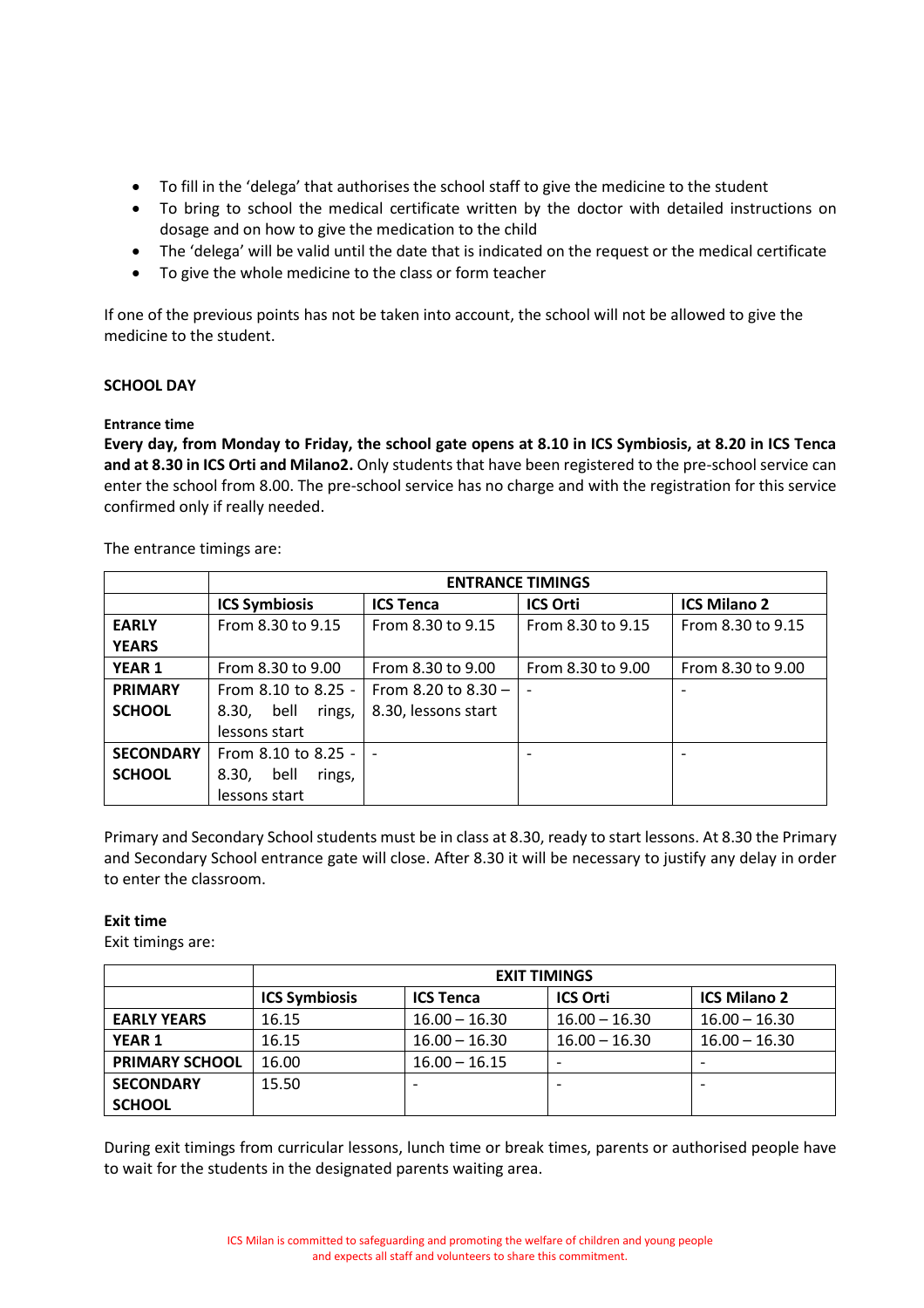At the end of extracurricular activities students can be collected directly from the sport centre or pitch where the activity has been held. Activities have their own timings. Students are not allowed to leave during the lesson unless for serious and proven reasons.

# **Punctuality is essential for both the entrance and exit timings.**

# <span id="page-8-0"></span>*'***Nominated people allowed to collect children from school'**

Students' can only be collected by parents. If parents are not able to collect their child personally, they can authorise a maximum of six adults (over 18 years old) through the proper 'delega' form that has been returned to the secretary's office. Teachers are only permitted to let children leave with people that are officially authorised, no exemption is made.

Secondary School students can leave on their own from the school building at the end of the school day after being granted the parents' authorisation that has been returned to the secretary's office.

# <span id="page-8-1"></span>**HOME-SCHOOL COMMUNICATION**

ICS is constantly striving to improve the home-school communication also via digital communication tools (electronic register/official website/smartphone apps/etc.).

Parents are required to inform the secretary's office about any change to personal data (phone number and e-mail address in particular).

Parents are required to remain updated regularly via the following ways:

- a. Reading the weekly school info
- b. Checking Seesaw if the child attends Primary
- c. Checking Tapestry if the child attends Early Years
- d. Reading the weekly class newsletter (for Early Years and Primary)
- e. Reading and signing the exercise books on a regular basis when they are sent home.

This is to check the communication, the homework and to follow promptly the students' progress.

The school's goal is to enhance the previous tools, via email, if these tools are not updated or are temporarily not available or not working.

Families are informed about periodical assessments through the exercise books and/or electronic register and mid-year and end of year reports. Starting from 2021 they will be communicated via the online register (once activated), that will be available to parents on the school website by a password shared by the secretary's office. Parents are expected to check it regularly as the online register will be the only formal school communication tool of assessments and absences.

Parents must observe and respect teachers' working hours (8.30-4.40). Teachers may not respond to emails during the teaching periods. If parents wish to make an appointment to meet with a teacher, they should email the teacher directly and/ make contact through the school secretary. Teachers are not permitted to contact or be contacted on school matters through their personal email or personal mobile phone for reasons of Safeguarding. It is not permitted to speak with the teacher during a teaching activity or while they are moving around the school.

Phone calls with teachers are not permitted during lessons hours: urgent messages have to be left at the secretary's office. Parents can refer to the ICS e-mail addresses that are written in the ICS communication policy in order to send messages to the teachers and the school. ICS will send a reply to every message within the time that is needed, depending on the different priorities, however within three working days.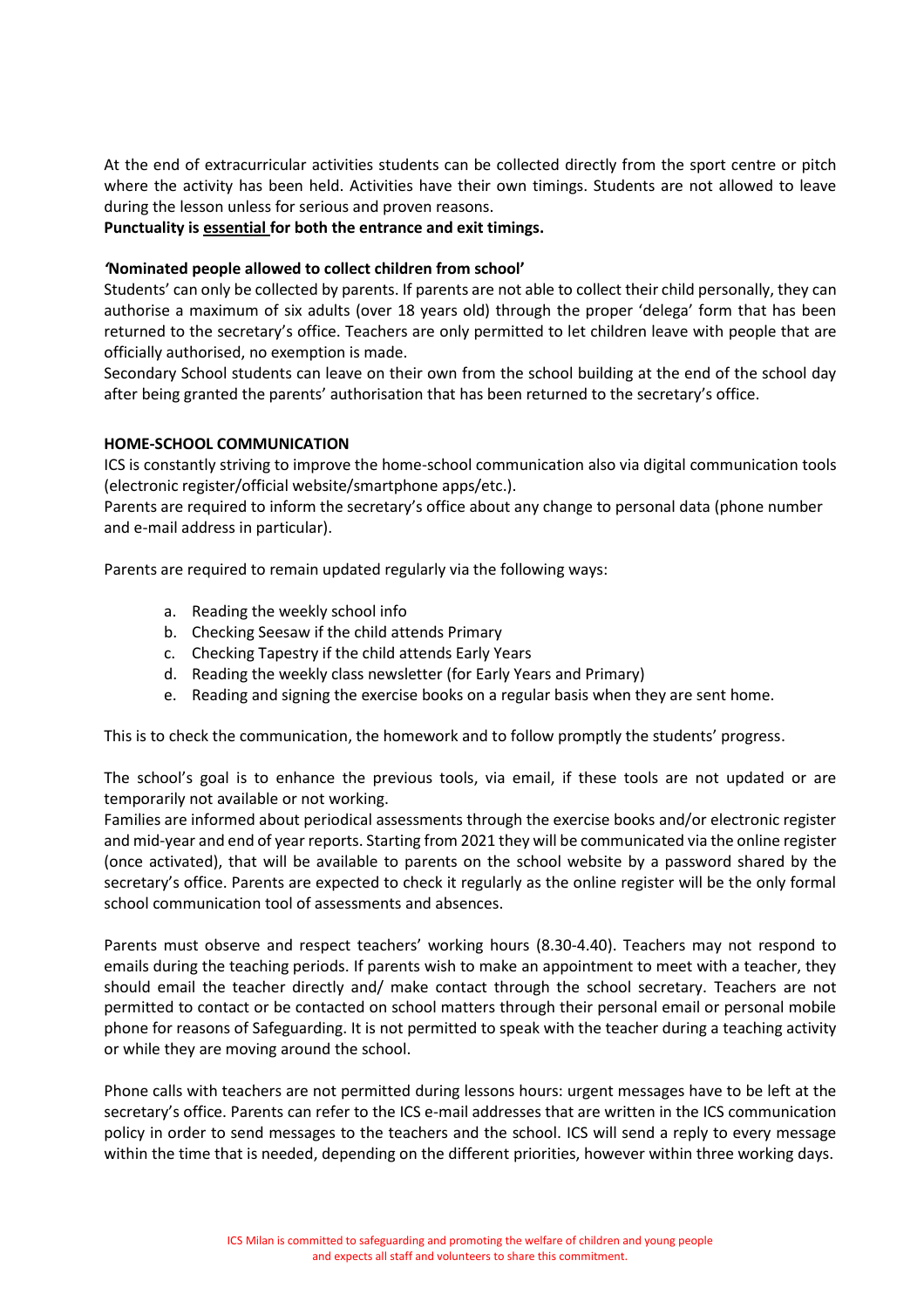# <span id="page-9-0"></span>**LUNCH TIME AND SNACKS**

The lunch service is managed by a professional supplier (Caterer) that provides meals by using the internal kitchens located inside the equipped ICS buildings or by using their own cooking centres for those ICS buildings that are not equipped with an internal kitchen.

If ICS internal kitchens are not sufficiently equipped to prepare the number of meals sufficient enough to the number of students, the Caterer can integrate meals that are prepared in the internal kitchen with meals that are prepared in their own cooking centres.

The school is responsible for ensuring that the Caterer uses the same products and the same raw ingredients when preparing meals and that, for those meals that are prepared in a non-ICS kitchen, adopts a qualitative standard that is not less than the qualitative standard of the meals internally prepared.

The lunch involves a five-week-menu, that is adjusted with dietary rules that are established by a nutritional expert appointed by the lunch service's supplier. It includes a fruit morning snack provided by the school, and a snack at the end of the school day, according to the weekly table.

The different dietary demands are managed as follows:

- In case of a student's occasional illness, parents can require a 'plain lunch' for three days maximum. This diet must be requested via the secretary's office by, and no later, than 9.00. After this time it is not possible to ask for changes;
- In case of a late arrival, parents have to inform the secretary's office by, and no later, than 9.00, by telephone in order for their child to have lunch at school;
- Changes that concern the school lunch service have to be notified to the secretary's office by phone or e-mail by and no later than 9.00.
- Eventual allergies and/or food intolerances have to be notified to the Coordinator through the secretary's office by returning the proper signed form along with the medical certificate upon the enrolment or when the problem arises;
- Ethical-religious diets that includes some food to be excluded or replaced have to be requested upon the student's enrolment;
- In order to avoid students rejecting the school's food, parents must not give their child any sweet food or other kind of food to be eaten at school;
- Sweet food for events and birthdays parties can be provided only after secretary's authorisation and must be industrially packaged, closed and labelled with ingredients, expiry date and tracing.

# <span id="page-9-1"></span>**IPAD AND LAPTOP (hereafter referred to digital devices) USE WITHIN THE EDUCATIONAL CONTEXT** (Please refer to the Acceptable Use Policy)

The iPad and laptop (laptop from Year 10) is a teaching and learning tool and therefore, its use in school is subjected to certain regulations.

Internet browsing within the school is protected by a firewall. Students until Year 6 can access websites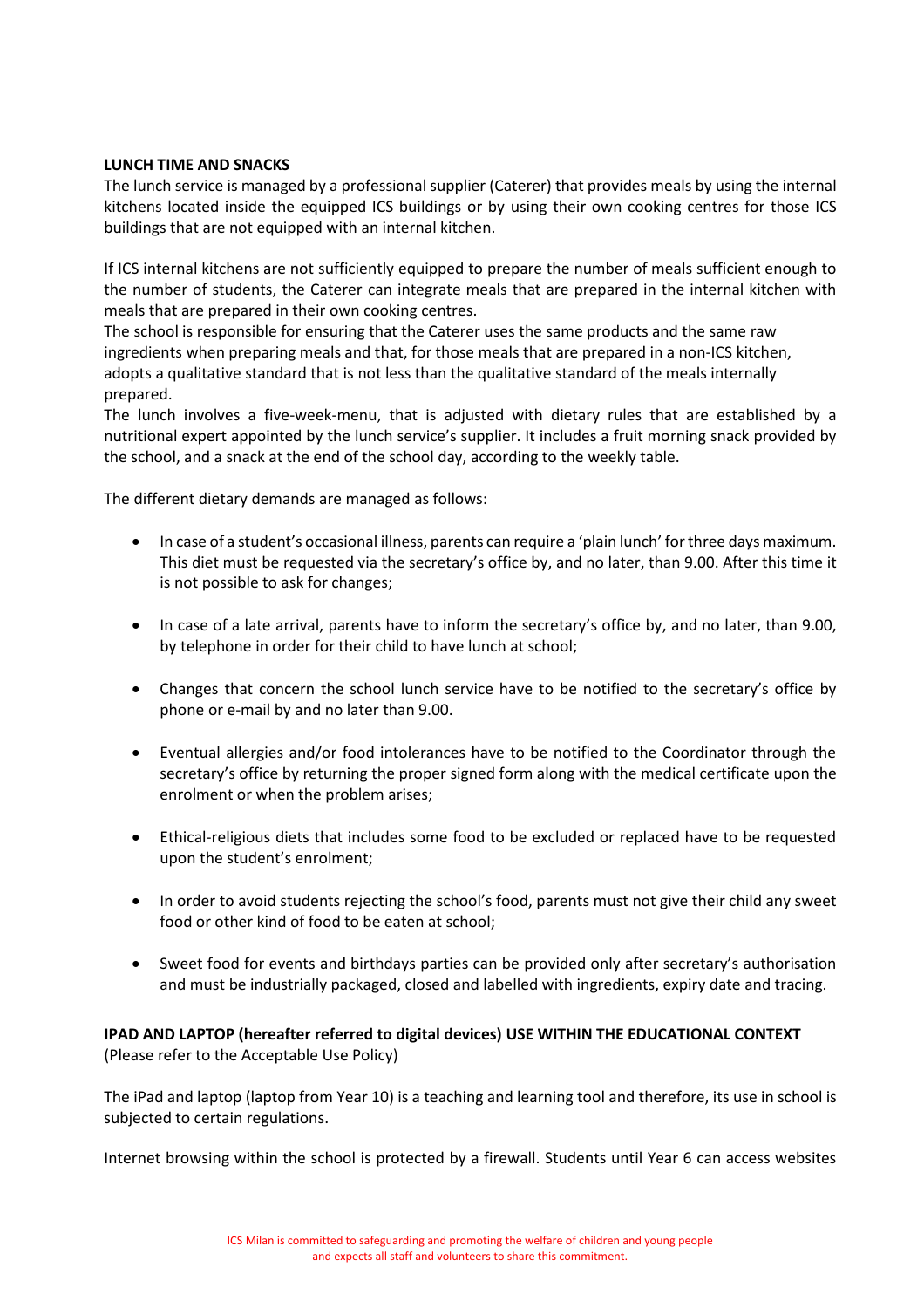that have been previously authorised by the school (whitelist). Year 7 students and above are protected by the firewall through a blacklist. The school has enabled a block in the digital devices' management server that prevents the use of the most common messaging Apps within school hours. In class the teacher is able to survey how students use their digital devices through Apple Classroom which allows teachers to see what is on the students' screen.

The access procedure to the school's internet connection is regulated in order to:

- Avoid access to inappropriate websites
- Allow access to selected websites
- Monitor websites visited by students and teachers

# Organisation

- Every day students have to bring in to school their own digital device with the relevant cover, clearly labelled with the student's name and at least 60% charged (digital devices will not be charged at school).
- The school will download the apps needed in class through the school network.
- (for iPads) All iPads, as required by the school server, must have a six-number passcode. As agreed with parents and for educational and/or repairing reasons, the student will only tell the teacher the password. If the students forget their password, they must noy type consecutively more than ten wrong passwords to avoid disabling their iPad to the point that the iPad needs to be reset. If the student forgets his/her password and if the iPad is connected to the school's Wi-Fi connection, the school is able to unlock the iPad so that the student can choose a new password.

# Digital devices' security

- Students must keep their digital device safe by always placing it in their bag when they walk around or leave school. In class they must keep it in the appropriate locker that will be locked during breaks and lunch time.
- For no reason must digital devices be left at school over-night. The school is not responsible for lost digital devices or any damages that caused to unsupervised digital devices.
- Students must handle their digital device conscientiously (i.e. holding them with both hands)
- Students must not eat or drink close to the digital device
- Students must take care when using the digital devices of other students

# Responsible use

- Students must only use their digital device for learning within the hours agreed by the teacher
- Students must speak immediately with an adult in case they read or watch on their own digital device something that they consider inappropriate or that makes them feel uncomfortable
- Students must ask for other people's permission before taking picture of them or filming them
- Students are always forbidden to give any personal data when browsing online
- Students are not allowed to use messaging Apps within the school hours, unless the teachers have authorised them to do so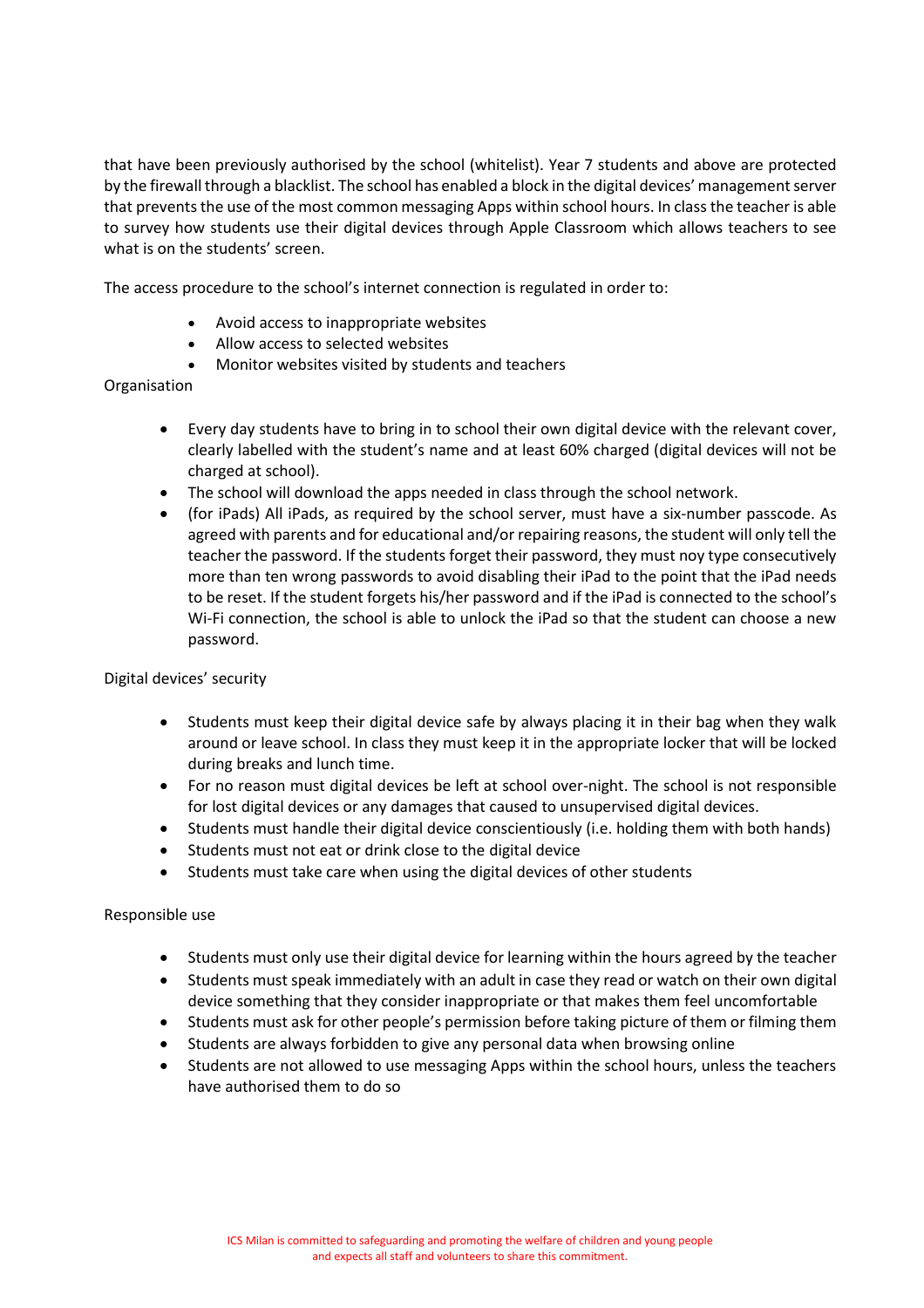It is forbidden to:

- Use a SIM card to browse online through the mobile phone's internet connection otherwise the firewall protection will be void
- Send or show messages or pictures that could be unkind and upsetting
- Use schoolmates' digital devices without the authorisation of the person involved
- Take pictures or film others without their permission
- Use digital resources without crediting the materials' source
- Use Apps that are not approved by teacher
- Use the digital device out of the school hours  $(8.30 16.00)$  or during break times (unless authorised by an adult)
- Obtain and share passwords, accounts, files or others' data

Teachers can always access the students' device and data and are allowed to remove any file or app that are considered dangerous to the general safety and/or inadequate for the tool's correct use. These checks can be made, without any specific authorisation or notice, even from other school staff members (assigned teachers, technical staff).

Secondary school students are personally responsible for the materials that they produce and watch, for damages caused to third parties and law's breached while browsing online.

Breaches to the previous indications that concern the use of the digital device will cause disciplinary measures that, accordingly to their gravity, could mean the student's suspension from the school activities and removal of the device until the violation has been reported to the legal authority due to serious infringements. The previous regulations concerning the use of the digital device can be integrate with further regulations that could be added by the School Senior Leadership or suggested by the Consiglio di Istituto if needed. In this case parents and students will be promptly informed.

# <span id="page-11-0"></span>**SCHOOL TRIPS, RESIDENTIAL TRIPS AND EDUCATIONAL ACTIVTIES THAT ARE HELD OUTSIDE THE SCHOOL BUILDING**

School trips and residential trips are considered enriching experiences that are part of the academic programme both in a cultural and social/human way. These are methodological experiences in addition to the traditional learning activities and consist of other kinds of activities that are linked to curricular activities or are additional to these activities or the curriculum. In order for them to take place, as for any other project, there are three phases: planning, monitoring and evaluation which involve both the didactic planning as well as the accounting and administrative aspects.

Regarding the didactical and organisational aspects, the MIUR C.M. n. 623 of 2/10/96 reads: "the entire management of guided tours and educational trips or related sporting activities in Italy and abroad falls within the complete decision-making autonomy and responsibility of the self-governing bodies of educational institutions".

Residential trips and school trips include didactic historic-archaeological tours, musical-artistic tours, didactic-environmental tours and trips that are linked to sports activities.

The majority of experiences can be summed up as follows: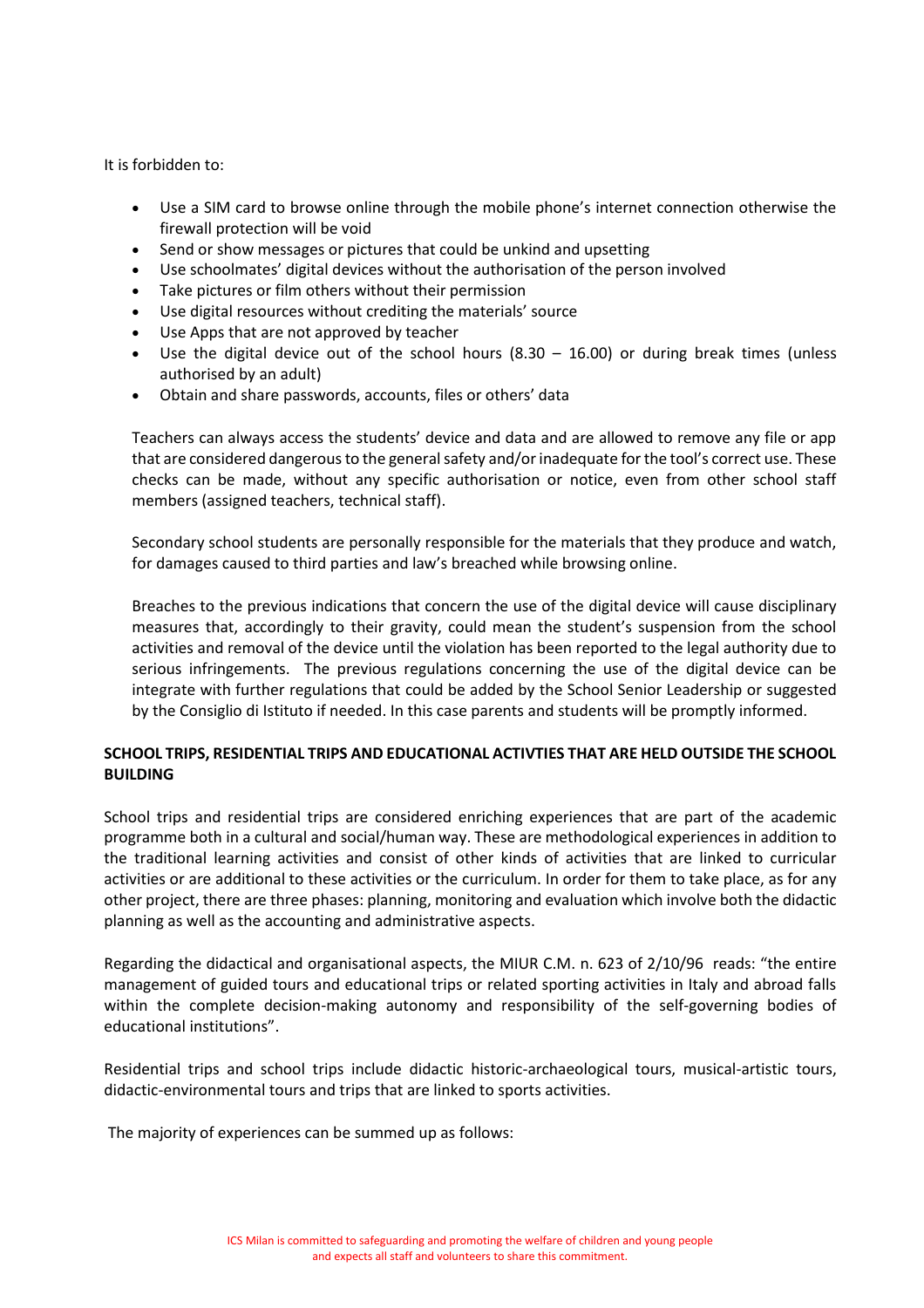- 1. *Discovery Trips*, these are organised to promote the students' better knowledge of the surrounding areas (villages, regions and adjacent towns according to the year group) and their landscape, memorial and cultural aspects. Residential trips are aimed at students from Year 4 onwards.
- 2. *Unit Trips,* are closely linked to the educational program and aim to support the learning process.
- 3. *Expressive Arts Trips,* are organised to involve students in contexts of high artistic level to promote the students' knowledge of beauty through different expressive languages.
- 4. **Trips in the neighbourhood and curricular activities outside the school building** in surrounding areas (i.e. sports activities in affiliated centres, walks through neighbourhood parks)

In addition to the above listed experiences, sometimes the school organises **trips linked to sports and artistic events (Globeducate events)** that involve students from Year 6 onwards and that are organised in cooperation with the schools within the Globeducate network.

Experiences mentioned in points 1, 2, 3 and 4 are regulated as follows:

- Every year parents sign an annual authorisation form to authorise the student's participation in all the experiences that do not include overnight stays. If parents do not complete the payment of the participation fee, this will be considered as parents not authorising the student's participation in the concerned trip
- For any residential trip, meaning an experience that involves the student staying away for more than one day, it is mandatory to collect written authorisation from the parents and those who exercise the family authority over minor; therefore, parents will receive a form that contains date, itinerary, programme, time of departure and arrival, participation fee and expressed wish of authorising the participation
- School trips and residential trips are follow-ups and enhancement of the curricular activities and for this reason they are mandatory. If students do not participate in these activities, this means that students cannot attend school for the length the school trip or the residential trip takes place.
- During school trips and residential trips it is mandatory for students to wear the school uniform, unless different regulations are added on the information forms. If the student does not meet this rule, the student will not be allowed to participate
- Students are expected to participate in all the learning activities that are included in the programme, under the Coordinator's, teacher's and assigned staff member's surveillance, without carrying out independent actions and are required to maintain a proper behaviour towards their own schoolmates, teachers and travel agencies staff that is respectful towards the hotel facilities, the transports at their disposal, the environment and the historic-artistic heritage. Compensation for eventual damages that are caused by the students will fall upon them. In case of serious and continuous breaches the trip reference teacher, in agreement with the other teachers attending the trip and the Head of School, will organise an early return of the responsible students, after informing their families. Costs of the return trip will be upon their families.
- Potential episodes of misbehaviour will be mentioned in the final report by the teachers attending the trip and will cause disciplinary measures. The Senior Leadership Team will have the chance to prevent students for whom the school has taken specific disciplinary actions during the school year to participate in trips.

# <span id="page-12-0"></span>**BREAK TIMES**

When the lunch bell rings, the student groups, accompanied by their teachers, go to the lunchroom in an orderly fashion.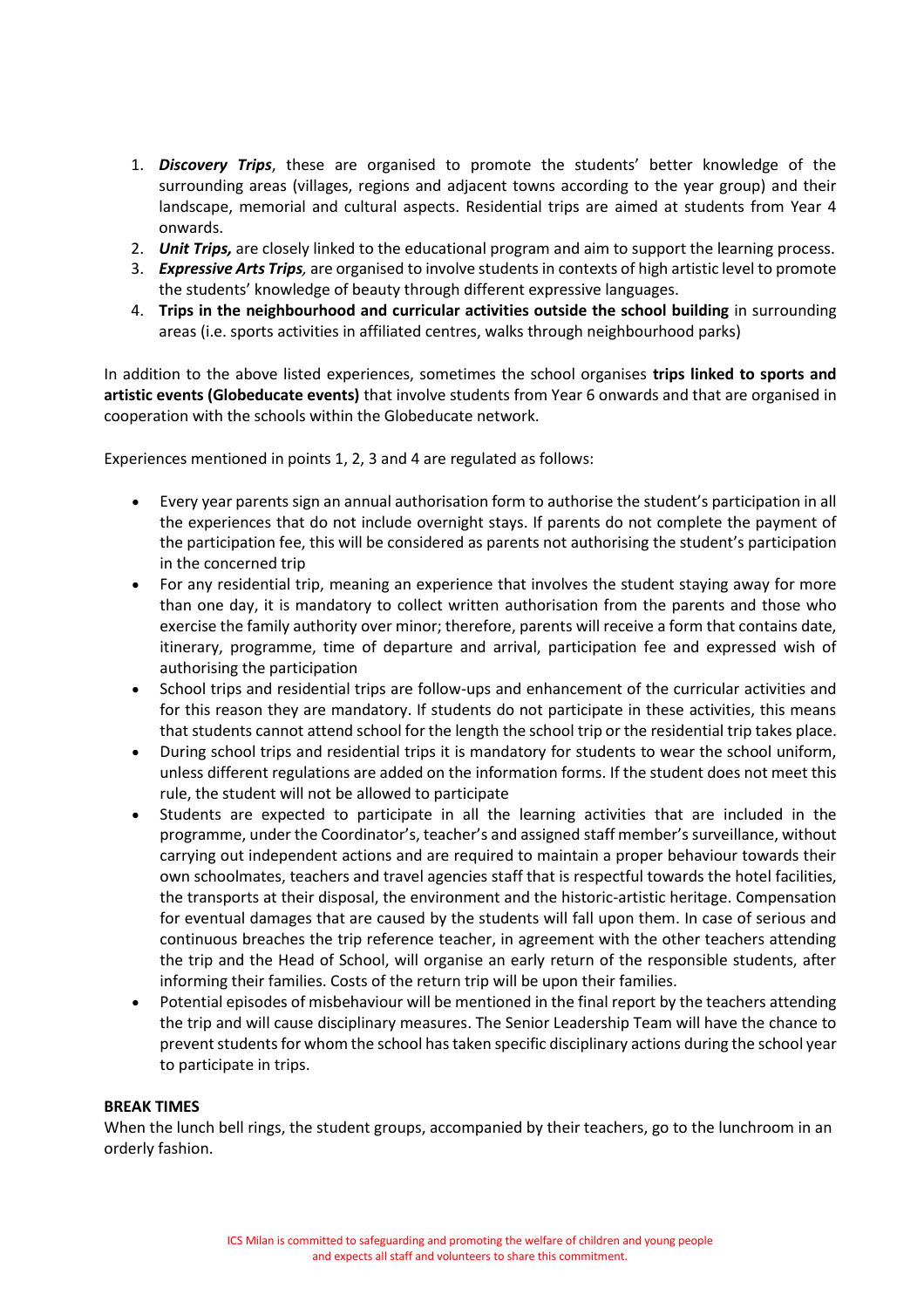Each student has to behave politely while having lunch and follow the instructions of the teacher on duty.

The remaining time can be spent engaging in playful activities that can be held in the enclosed areas and with the presence of the staff on duty.

- It is forbidden to bring into school items that are not linked to the learning goals and inappropriate items that are dangerous to the community. These items will be collected and returned only to parents.
- During breaktime for safety reasons, it is not permitted to use a ball, unless authorised by the staff on duty
- The use of electronic games is forbidden within the school building
- Bearing in mind the school's guiding philosophy teachers have to ensure a calm atmosphere and develop a group's attitude within their own classroom, promoting or discouraging games that encourage or prevent reaching this goal.

# <span id="page-13-0"></span>**EMERGENCIES AND ACCIDENTS**

In order to leave the school building in case of emergency, students will have to keep a responsible and appropriate behaviour, exiting the building by following the regulations indicated on the emergency plan displayed in each school's area. Students undergo training and practice for this procedure during the evacuation tests that are held twice a year.

In case of accident or illness, the appropriate procedures will be implemented. Families are required to notify the school if their children have potential physical anomalies or particular medicines (life-saving) that need to be given to children under the direct responsibility of the family'. The school, in case of necessity and after previous written authorisation, can give medicines to the students, following a specific procedure that has to be implemented through the proper forms available from the secretary's office and that need to be filled in every school year.

In case of a serious illness or serious accident, the teacher has to promptly inform the family.

In case of emergencies and/or parents' unavailability, the emergency services will be alerted.

Each accident has to be promptly reported to the Head by the teacher who was on duty when the accident occurred via a written and detailed report.

Parents, in those cases that are covered by the school's insurance, are expected to speak with the secretary's office in order to return the needed documents to forward to the related dossier.

#### <span id="page-13-1"></span>**TREATMENT OF PERSONAL DATA AND PRIVACY**

The school ensures that everyone's personal data is correctly treated respecting the current regulations (GDPR and further changes). This means that all requests of data that families receive by the school for any reason will always be managed in order to avoid personal data being communicated or shared without previous authorisation from teachers, students, parents or third parties. Notwithstanding the adoption of the general rules and procedures that are aimed at everyone, the respect towards the individual privacy and the right to be informed will always be considered in each specific case by the school in order to guarantee the concrete protection of the aspects that requires protection. However, everyone's cooperation is required so that no unnecessary requests cause difficult situations according to the treatment of personal data.